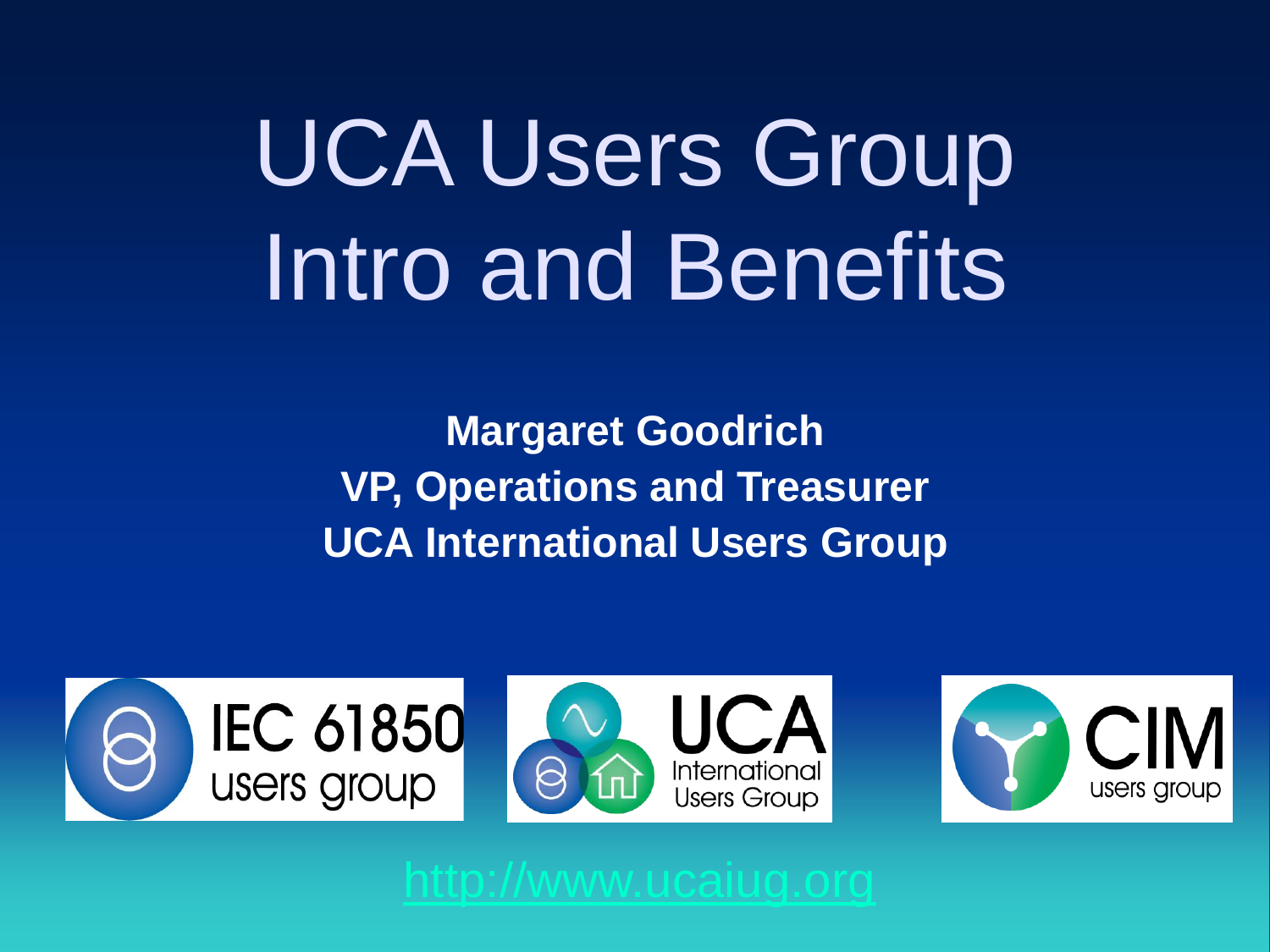

## **Mission**

The mission of the UCA International Users Group is to enable integration through the deployment of open standards by providing a forum in which the various stakeholders in the energy and utility industry can work cooperatively together as members of a common organization.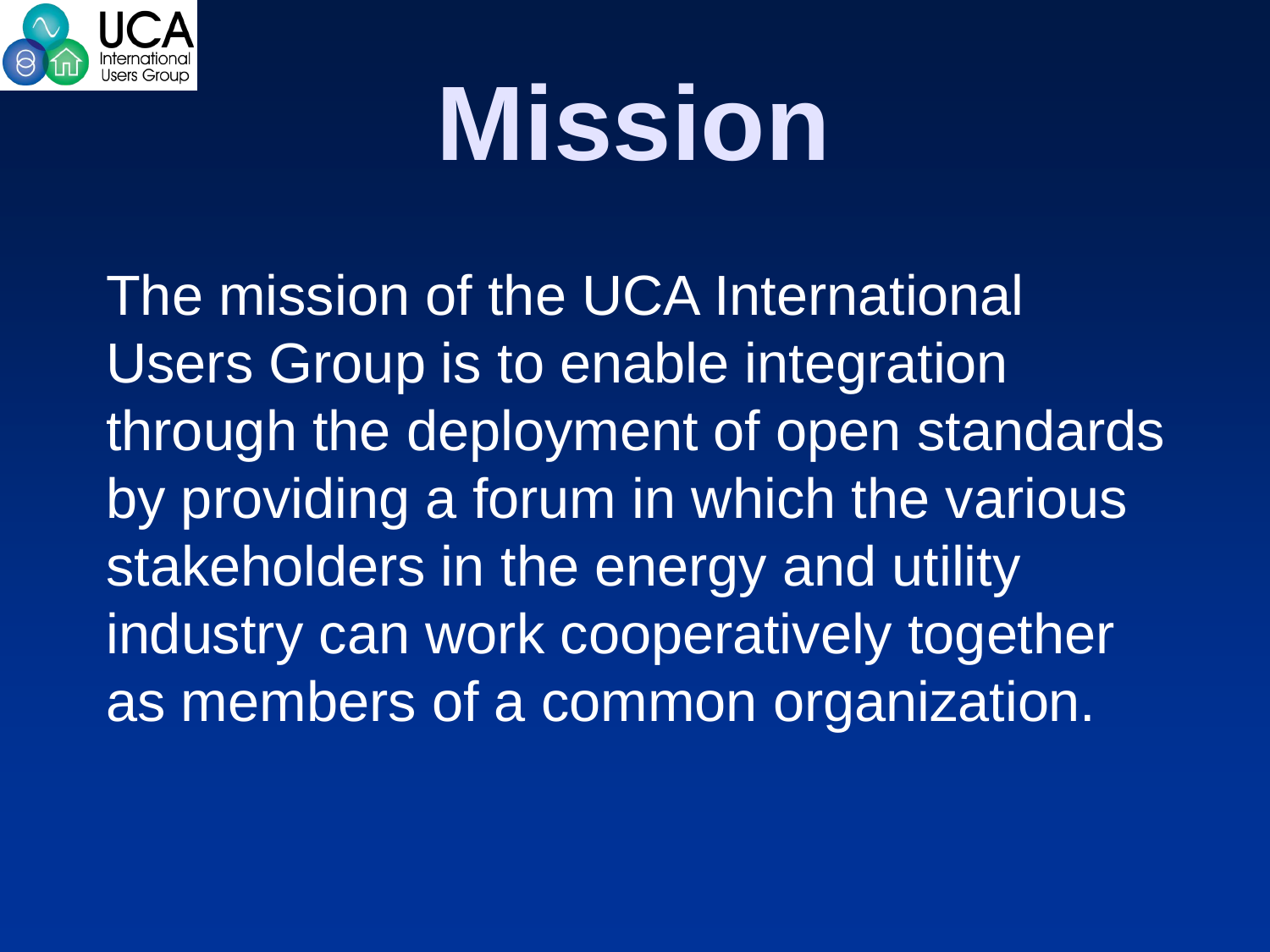

# **UCAIug Activities**

- Provide liaison between the standards groups
- Provide a central Repository for issues, models, messages, and expertise
- Promote the IEC TC57 standards
- Provide a single point of contact for Model Management and issue resolution.
- Provide awareness of products and implementations
- Provide a Help Desk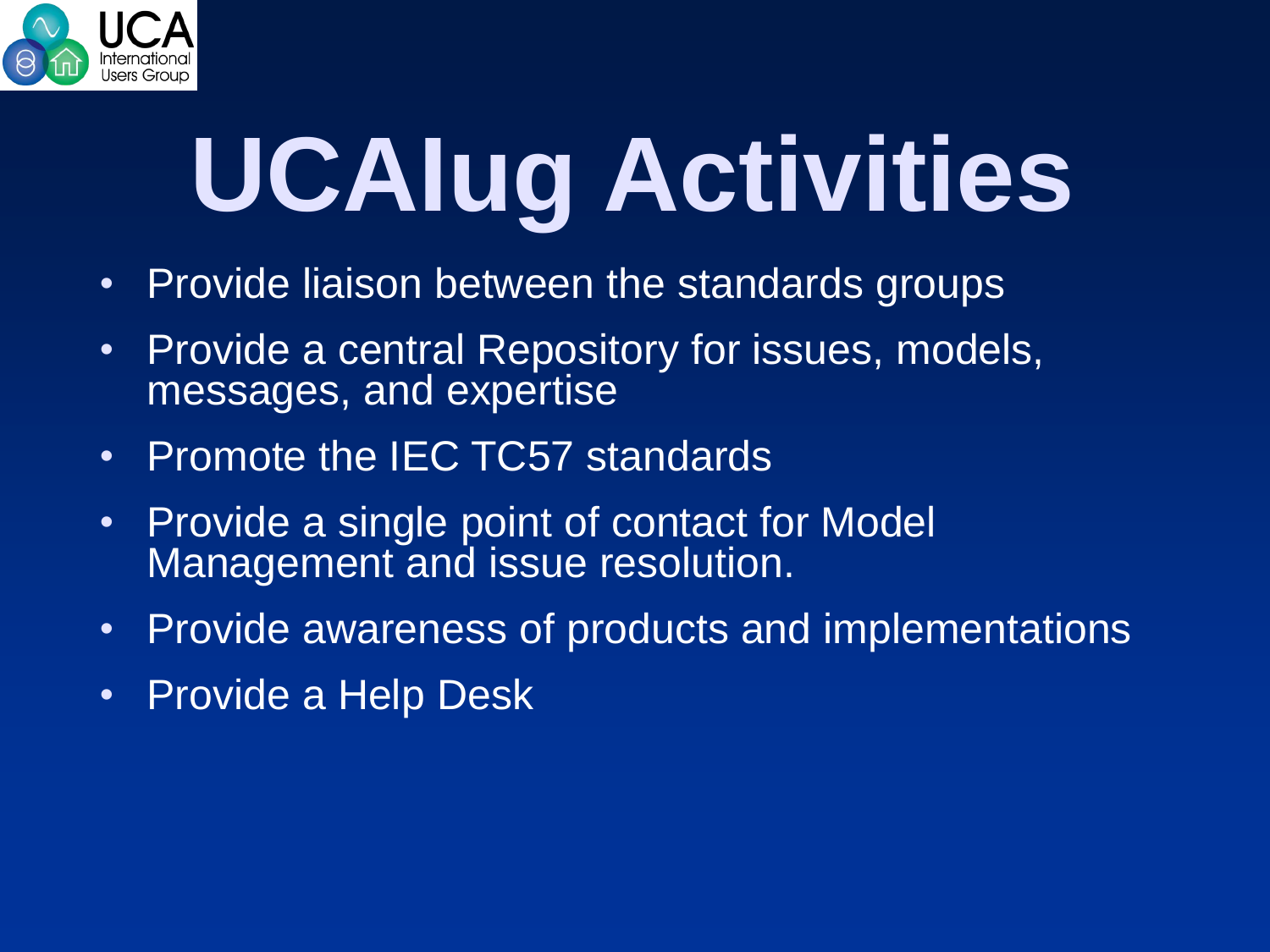

### **Benefits of Membership**

- Shorten learning curve with access to educational materials and experts
- Gain timely access to information on standards activities
- Gain valuable insight from peers and benefit from sharing/accessing common solutions
- Support and participate in a community effort to establish useful standards for our industry
- Make your company's leadership visible in the industry
- Member benefits are enjoyed equally if your focus is one technical area or all technical areas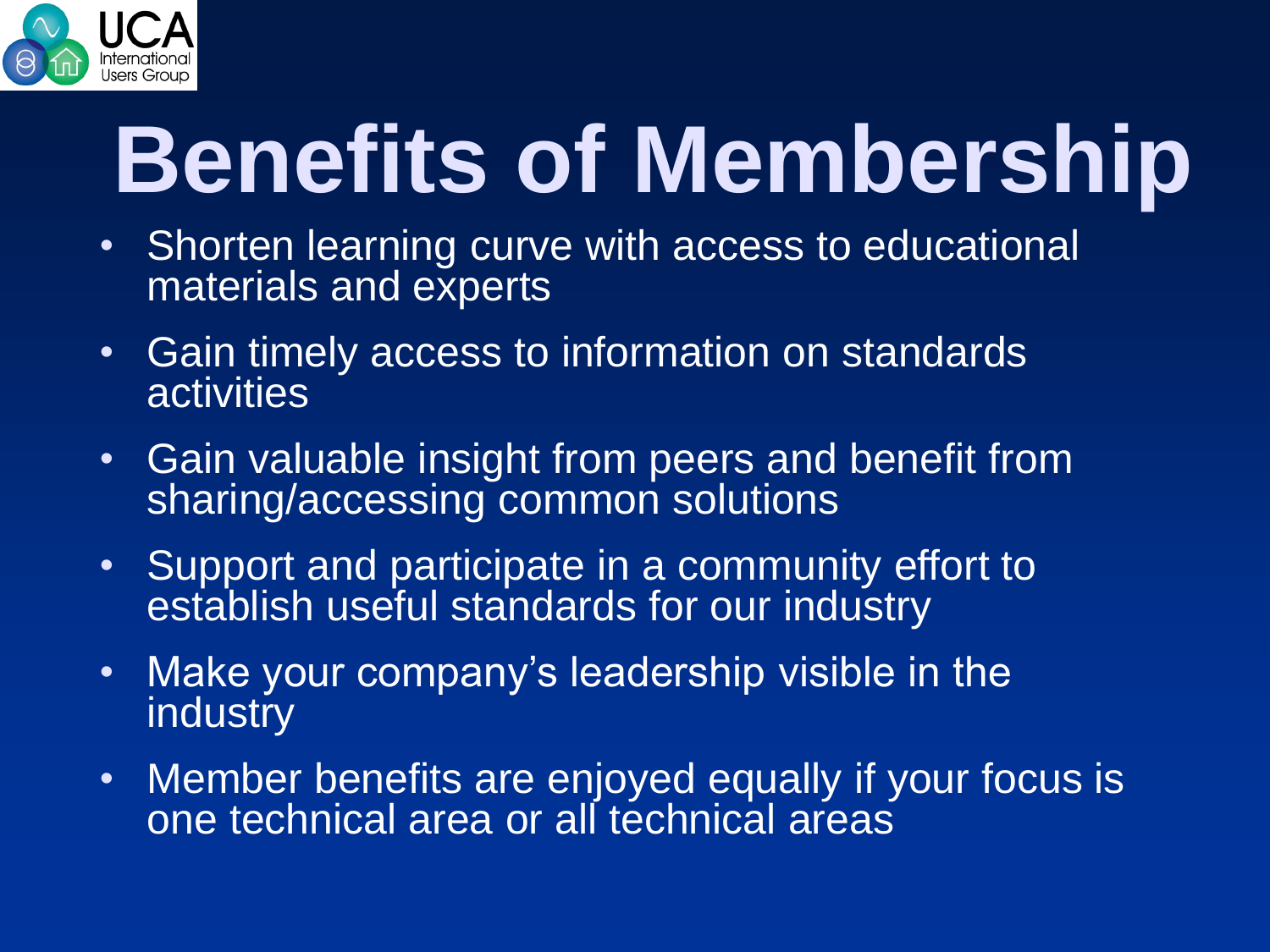

# **UCAIug Testing Mission**

- Advancing Interoperability for the Utility Enterprise via support for international standards:
	- Educational Activities
	- Improvement Process for International **Standards**
	- Testing and Certification
	- Promotional Activities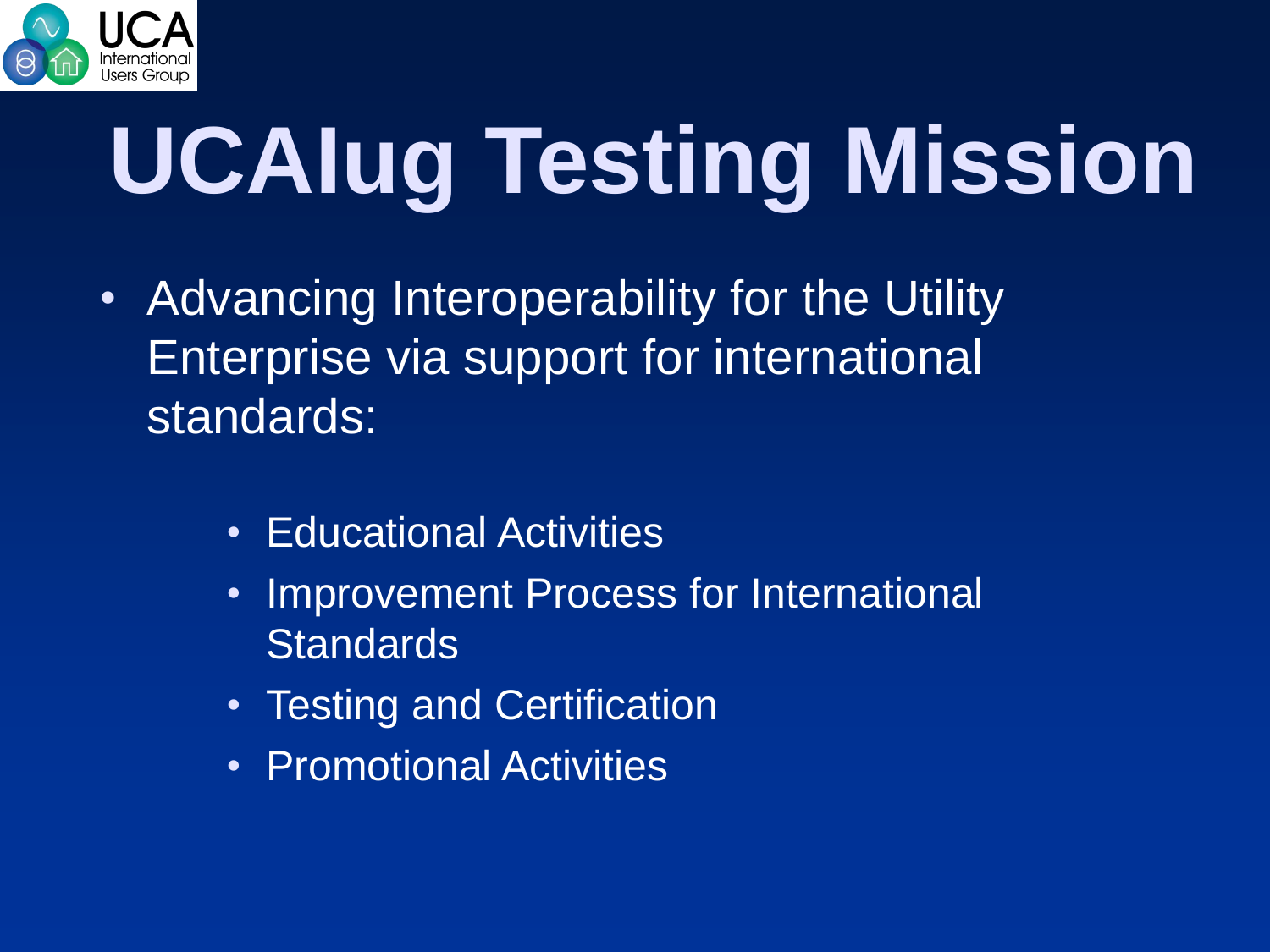

### **UCAIug Organization of User Groups**

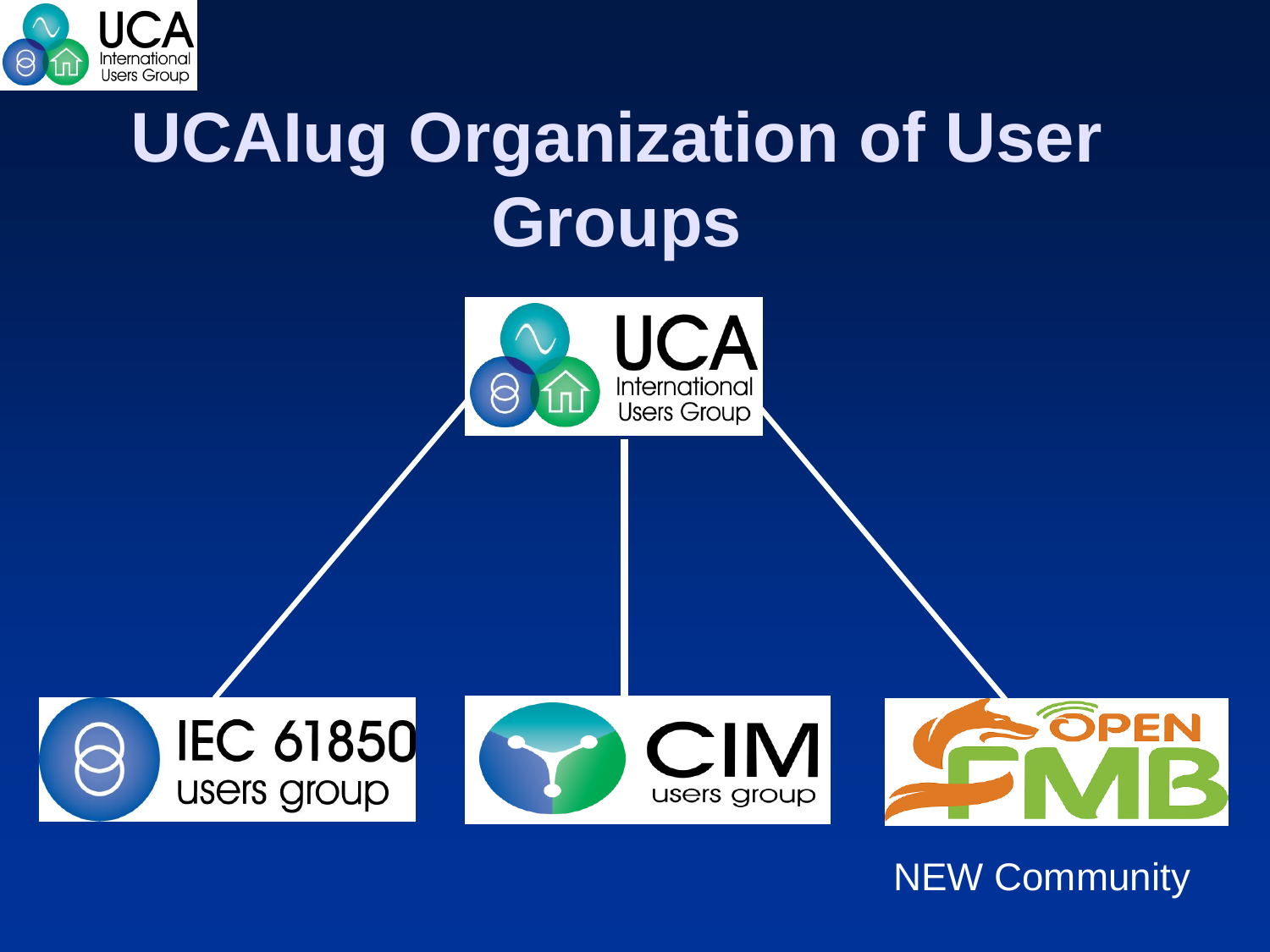

### **Broad Technical Focus**

- Utility enterprises are complex and cross many functional boundaries
- Promoting interoperability in the utility enterprise requires a similarly broad focus
- UCAiug **uniquely** offers members an organization to promote standardization across several functional areas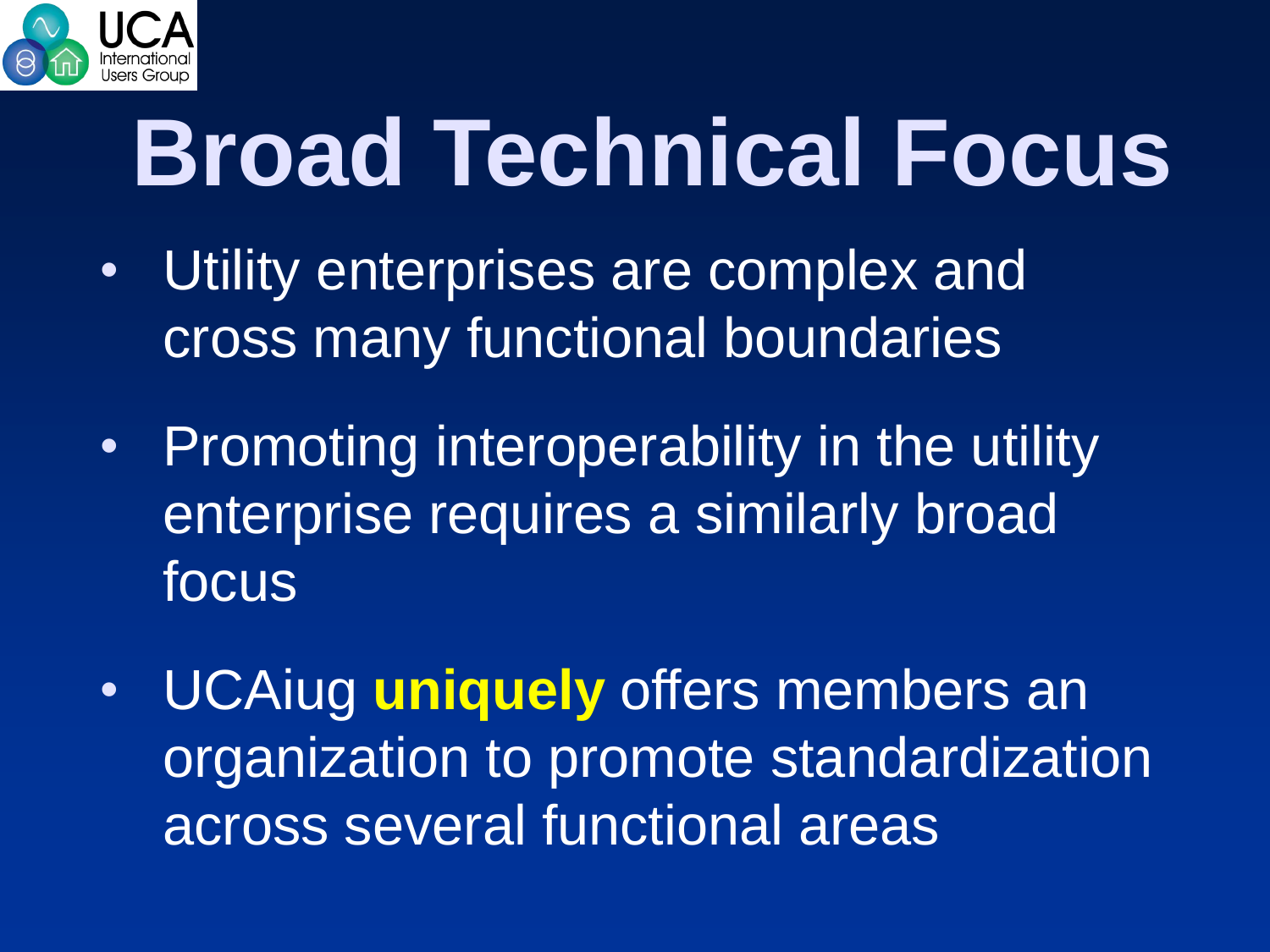

### **UCAiug – Technical Focus**

#### • **Communications**

- IEC 61850 Substation Automation
- IEC 61850 based extensions for wind, hydro, distributed generation, etc.

#### • **Application Integration**

- Common Information Model (CIM) IEC 61970 and IEC 61968
- Generic Interface Definition (GID) IEC 61970
- **Field Based Messaging (NEW)**
	- OpenFMB Open Field Message Bus: Information/data models, reference designs and interoperability guidelines.

#### **ONE MEMBERSHIP**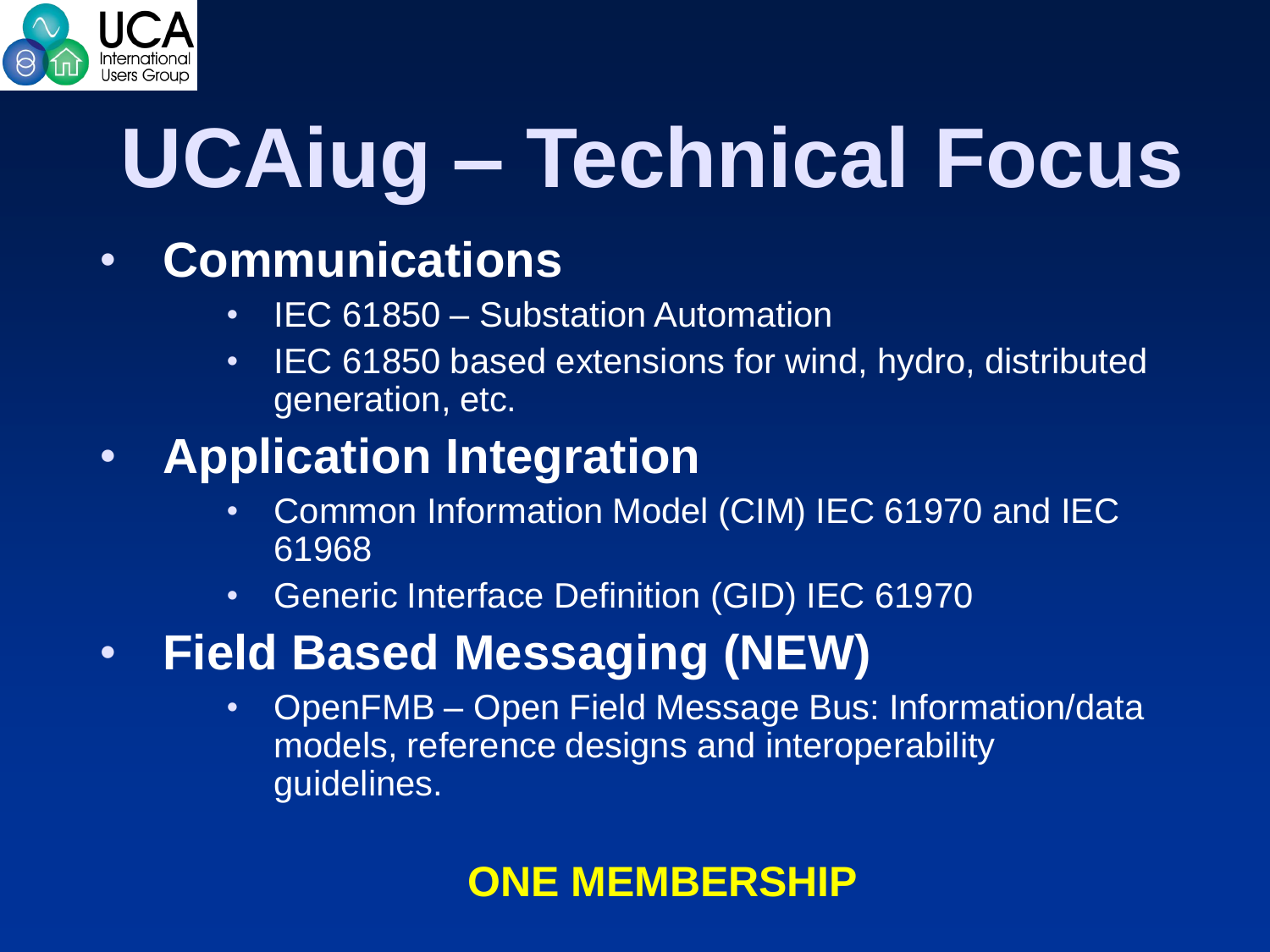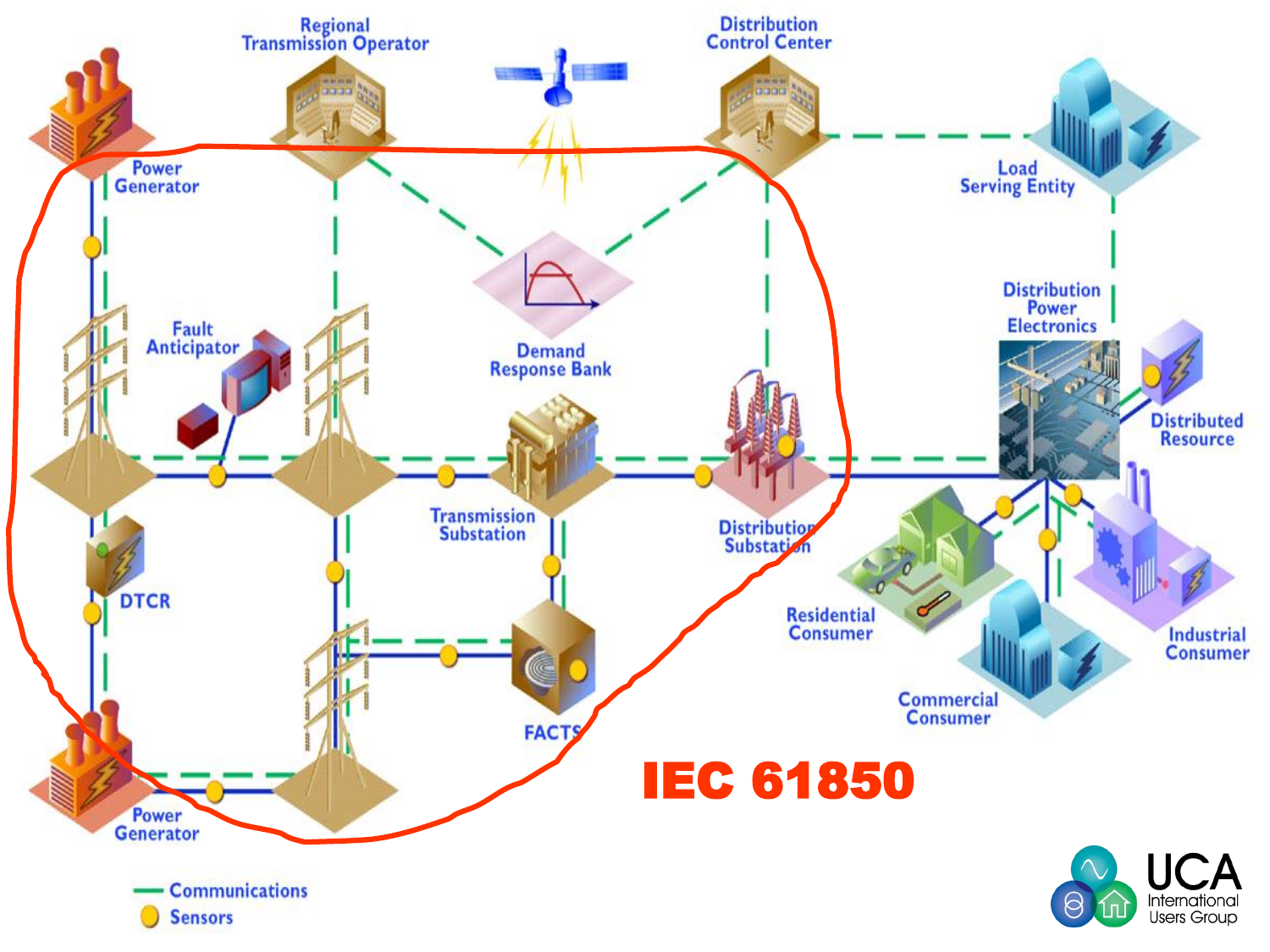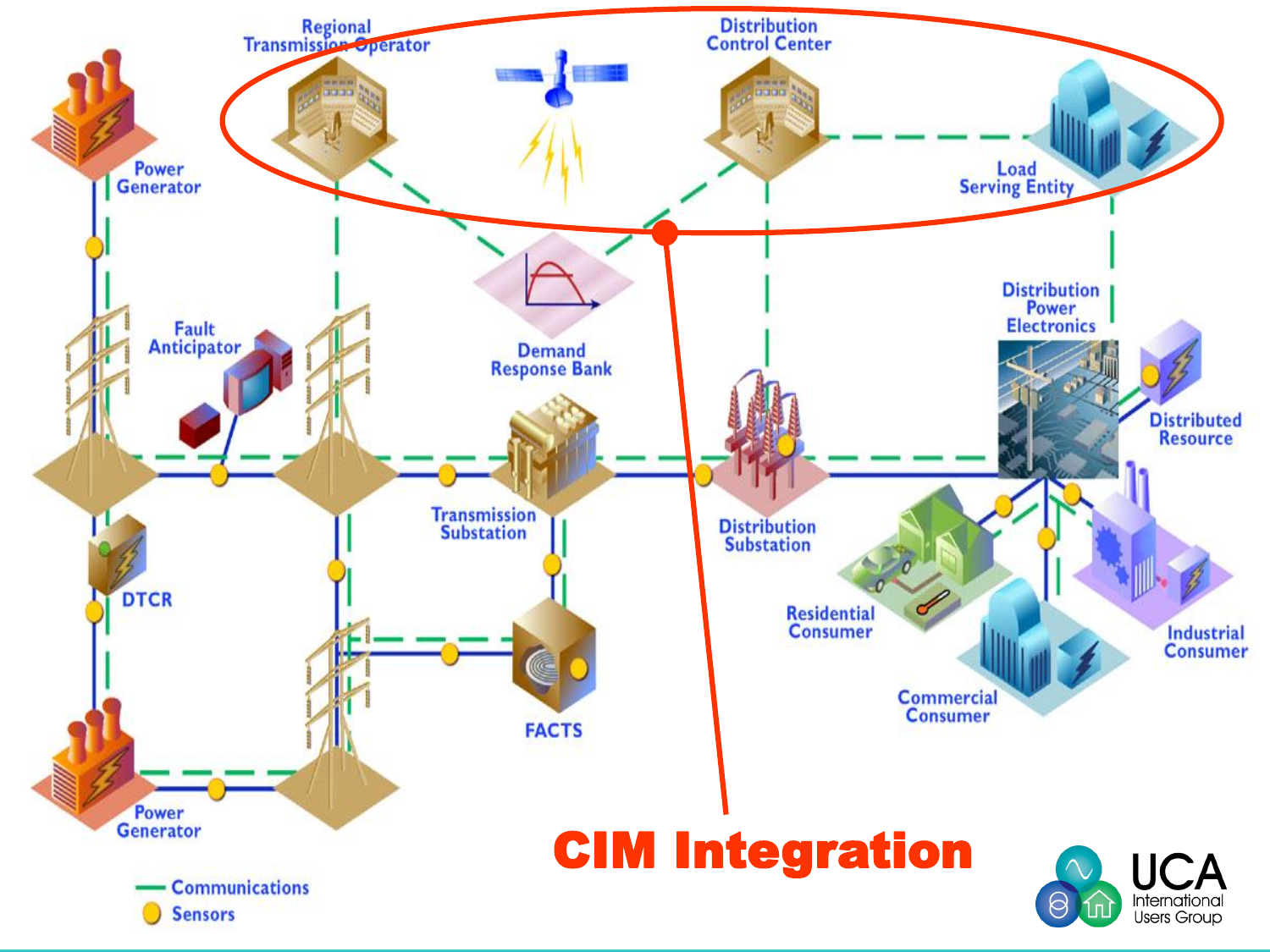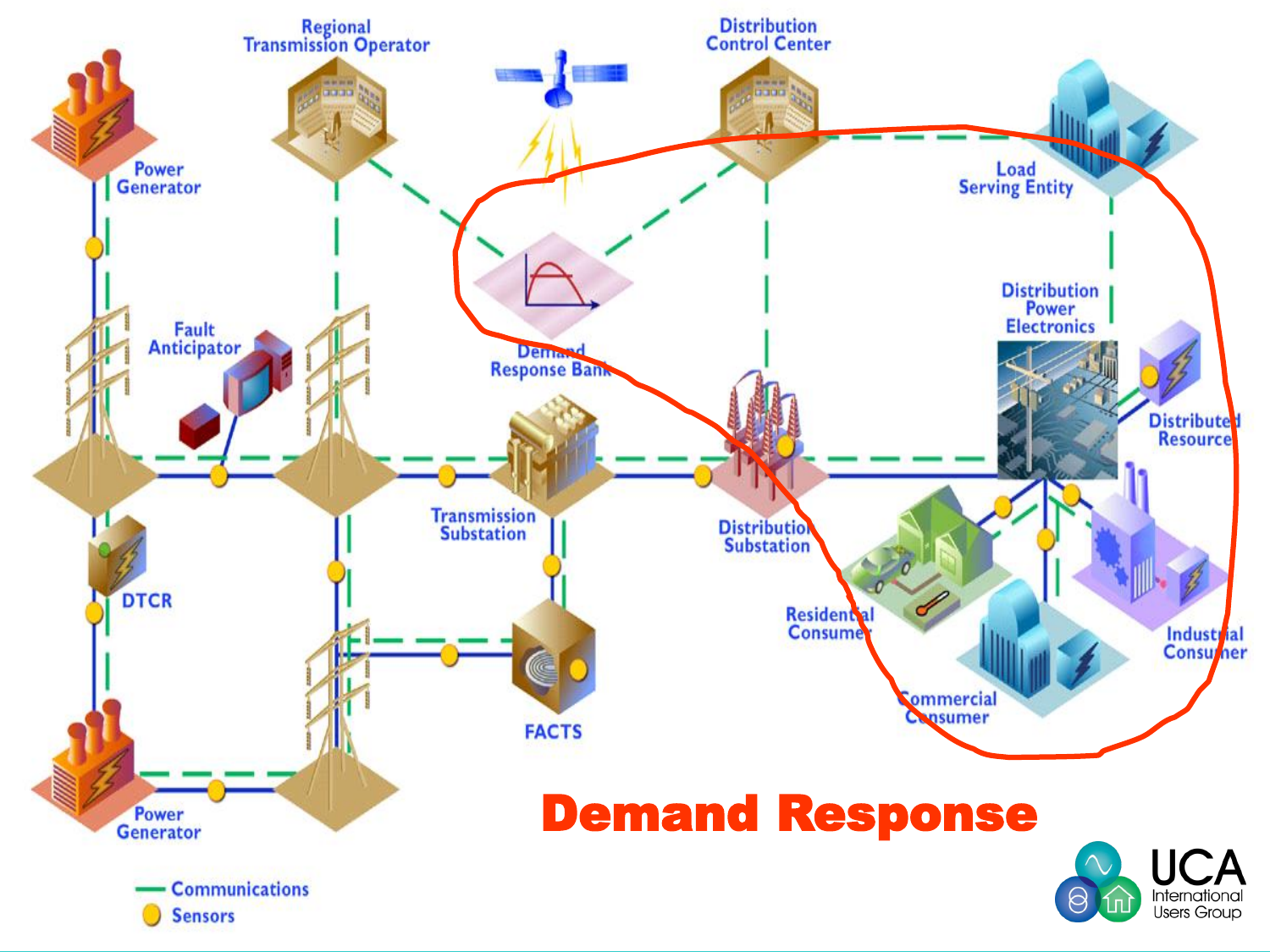

### **Not Just Another Membership**

- These standards are not "just another standard"
- These technologies uniquely **lower costs** to implement automation and integration projects
- Joining and participating will help increase usage further lowering costs via synergy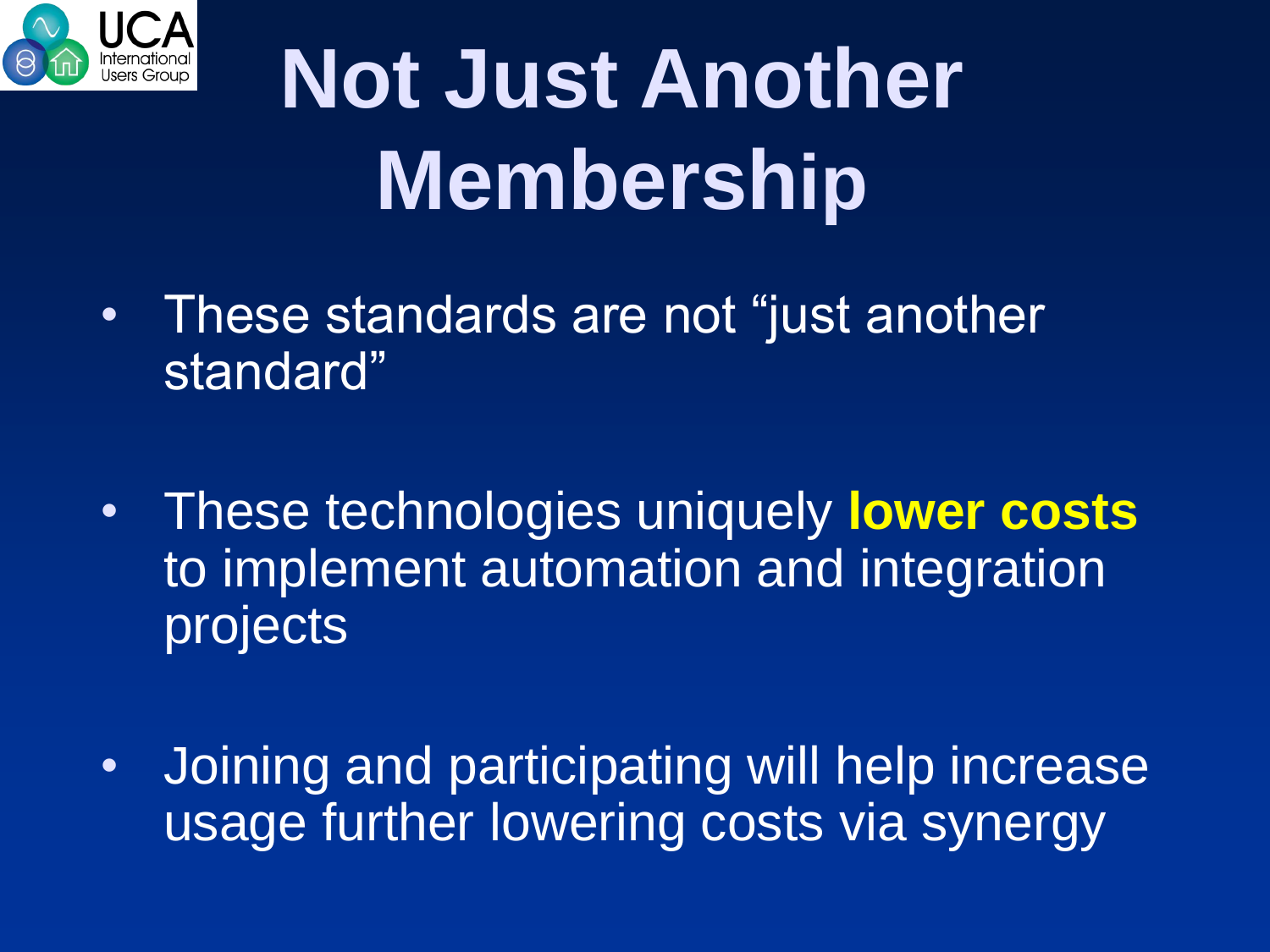

### **Membership Options**

| <b>Revenue</b><br>(in USD)           | <b>Annual</b><br><b>Member Fee</b><br>(in USD) | $#$ of<br><b>Members</b> |
|--------------------------------------|------------------------------------------------|--------------------------|
| >\$1 Million                         | \$1,300/yr                                     | 5                        |
| \$1M - \$10 Million                  | \$2,600/yr                                     | 10                       |
| \$10M - \$100 Million                | \$3,900/yr                                     | 15                       |
| \$100M - \$1 Billion                 | \$5,200/yr                                     | 20                       |
| \$1B - \$10 Billion                  | \$6,500/yr                                     | 50                       |
| \$10B - \$50 Billion                 | \$10,000/yr                                    | 100                      |
| \$50B - \$100 Billion                | \$15,000/yr                                    | 150                      |
| Over \$100 Billion                   | \$20,000/yr                                    | <b>Unlimited</b>         |
| <b>Sustaining Membership</b>         | \$25,000/yr                                    | <b>Unlimited</b>         |
| <b>Additional Brand/Email Domain</b> | \$2,000/yr                                     | Each                     |
| University or PUC                    | \$1/yr                                         | <b>As Needed</b>         |
| Individual                           | \$350/yr                                       | 1                        |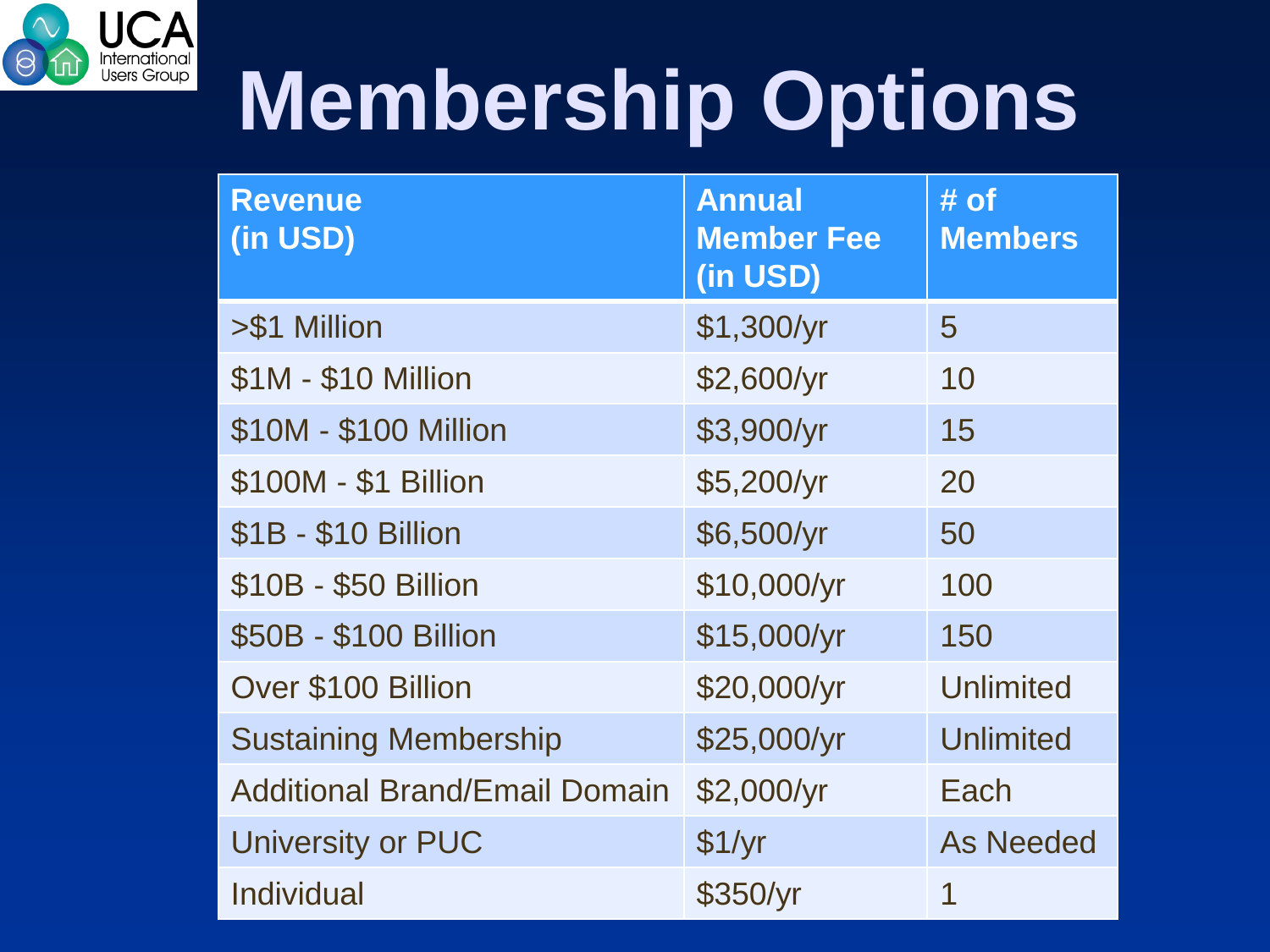

### **Bottom-Line Benefits**

- Test and certification activities that lower costs for users
- **Provide input to international standards activities at no additional cost and no travel**
- Members only access to:
	- Resolution of technical issues related to standards
	- Industry experts via a global help desk
	- Technical documents and best practices from existing users
	- On-line discussion forums
- Discounts on seminars and exhibitions